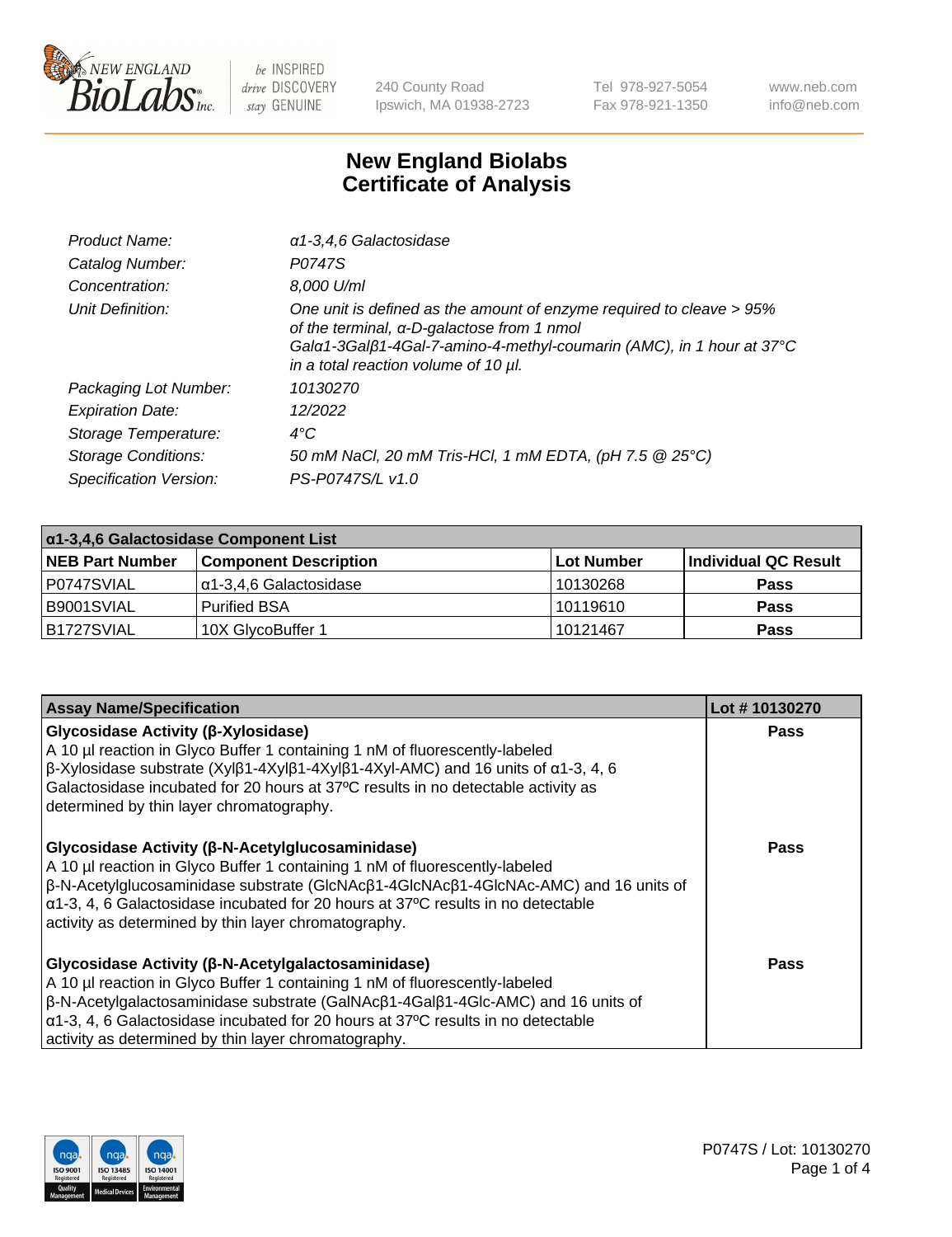

240 County Road Ipswich, MA 01938-2723 Tel 978-927-5054 Fax 978-921-1350

www.neb.com info@neb.com

| <b>Assay Name/Specification</b>                                                                                                                                                                                                                                                                                                                                                             | Lot #10130270 |
|---------------------------------------------------------------------------------------------------------------------------------------------------------------------------------------------------------------------------------------------------------------------------------------------------------------------------------------------------------------------------------------------|---------------|
| Glycosidase Activity (β-Mannosidase)<br>A 10 µl reaction in Glyco Buffer 1 containing 1 nM of fluorescently-labeled<br>$\beta$ -Mannosidase substrate (Man $\beta$ 1-4Man $\beta$ 1-4Man-AMC) and 16 units of $\alpha$ 1-3, 4, 6<br>Galactosidase incubated for 20 hours at 37°C results in no detectable activity as<br>determined by thin layer chromatography.                           | <b>Pass</b>   |
| Glycosidase Activity (β1-4 Galactosidase)<br>A 10 µl reaction in Glyco Buffer 1 containing 1 nM of fluorescently-labeled<br>$\beta$ -Galactosidase substrate (Gal $\beta$ 1-4GlcNAc $\beta$ 1-3Gal $\beta$ 1-4Glc -AMC) and 16 units of $\alpha$ 1-3,<br>4, 6 Galactosidase incubated for 20 hours at 37°C results in no detectable activity<br>as determined by thin layer chromatography. | Pass          |
| Glycosidase Activity (α-Neuraminidase)<br>A 10 µl reaction in Glyco Buffer 1 containing 1 nM of fluorescently-labeled<br>α-Neuraminidase substrate (Neu5Acα2-3Galβ1-3GlcNAcβ1-3Galβ1-4Glc-AMC) and 16 units<br>of $\alpha$ 1-3, 4, 6 Galactosidase incubated for 20 hours at 37°C results in no detectable<br>activity as determined by thin layer chromatography.                          | <b>Pass</b>   |
| Glycosidase Activity (β1-3 Galactosidase)<br>A 10 µl reaction in Glyco Buffer 1 containing 1 nM of fluorescently-labeled<br>$\beta$ -Galactosidase substrate (Gal $\beta$ 1-3GlcNAc $\beta$ 1-4Gal $\beta$ 1-4Glc-AMC) and 16 units of $\alpha$ 1-3, 4,<br>6 Galactosidase incubated for 20 hours at 37°C results in no detectable activity as<br>determined by thin layer chromatography.  | <b>Pass</b>   |
| Glycosidase Activity (α-N-Acetylgalactosaminidase)<br>A 10 µl reaction in Glyco Buffer 1 containing 1 nM of fluorescently-labeled<br>α-N-Acetylgalactosaminidase substrate (GalNAcα1-3(Fucα1-2)Galβ1-4Glc-AMC) and 16<br>units of $\alpha$ 1-3, 4, 6 Galactosidase incubated for 20 hours at 37°C results in no<br>detectable activity as determined by thin layer chromatography.          | <b>Pass</b>   |
| Glycosidase Activity (α-Glucosidase)<br>A 10 µl reaction in Glyco Buffer 1 containing 1 nM of fluorescently-labeled<br>$\alpha$ -Glucosidase substrate (Glc $\alpha$ 1-6Glc $\alpha$ 1-4Glc-AMC) and 16 units of $\alpha$ 1-3, 4, 6<br>Galactosidase incubated for 20 hours at 37°C results in no detectable activity as<br>determined by thin layer chromatography.                        | <b>Pass</b>   |
| Glycosidase Activity (a1-6 Mannosidase)<br>A 10 µl reaction in Glyco Buffer 1 containing 1 nM of fluorescently-labeled<br>$\alpha$ -Mannosidase substrate (Man $\alpha$ 1-6Man $\alpha$ 1-6(Man $\alpha$ 1-3)Man-AMC) and 16 units of $\alpha$ 1-3, 4, 6<br>Galactosidase incubated for 20 hours at 37°C results in no detectable activity as<br>determined by thin layer chromatography.   | Pass          |

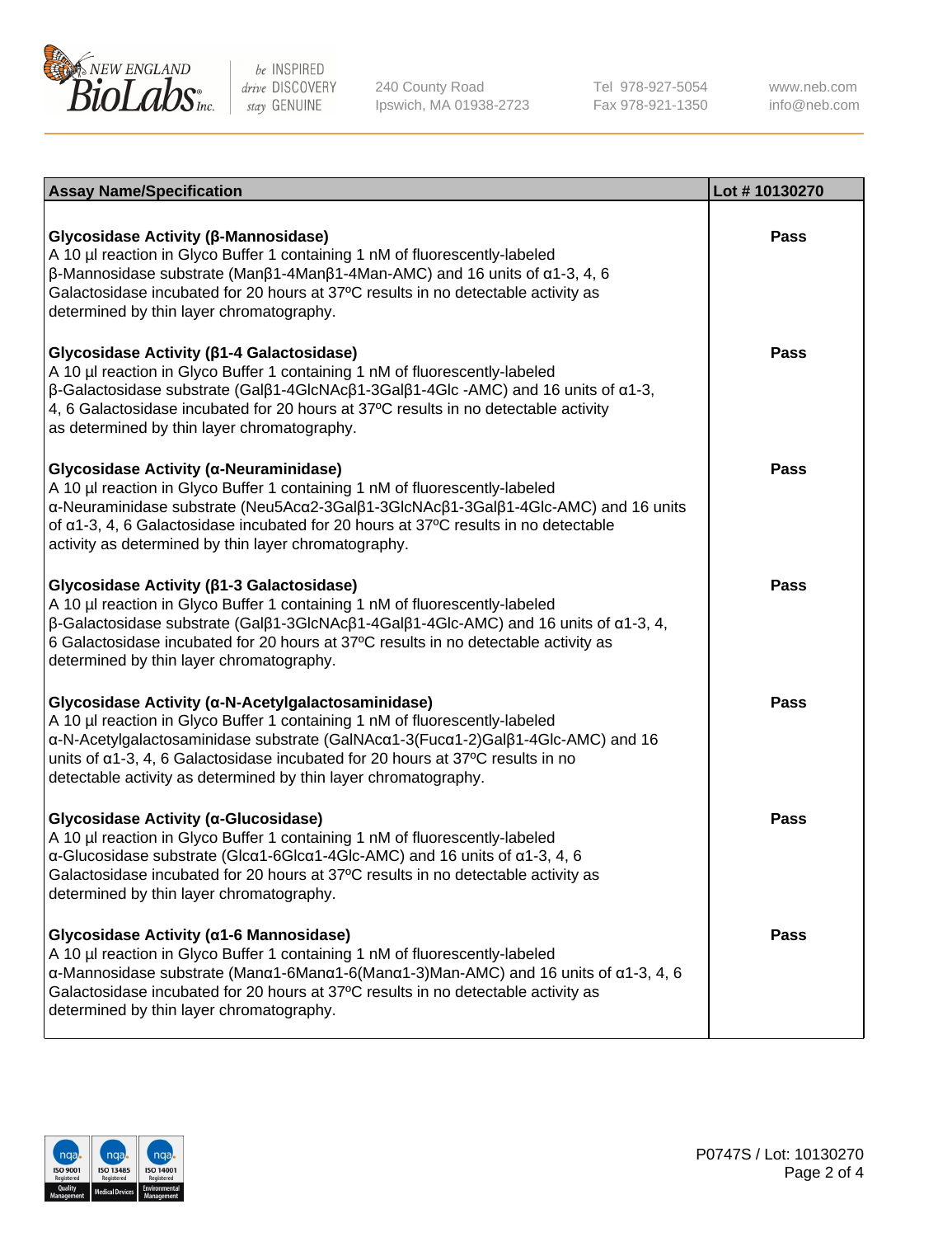

240 County Road Ipswich, MA 01938-2723 Tel 978-927-5054 Fax 978-921-1350

www.neb.com info@neb.com

| <b>Assay Name/Specification</b>                                                                                                                                                                                                                                                                                                                                           | Lot #10130270 |
|---------------------------------------------------------------------------------------------------------------------------------------------------------------------------------------------------------------------------------------------------------------------------------------------------------------------------------------------------------------------------|---------------|
| Glycosidase Activity (α1-3 Mannosidase)<br>A 10 µl reaction in Glyco Buffer 1 containing 1 nM of fluorescently-labeled<br>$\alpha$ -Mannosidase substrate (Man $\alpha$ 1-3Man $\beta$ 1-4GlcNAc-AMC) and 16 units of $\alpha$ 1-3, 4, 6<br>Galactosidase incubated for 20 hours at 37°C results in no detectable activity as<br>determined by thin layer chromatography. | Pass          |
| Glycosidase Activity (a1-3 Fucosidase)<br>A 10 µl reaction in Glyco Buffer 1 containing 1 nM of fluorescently-labeled<br>α-Fucosidase substrate (Fucα1-3Galβ1-4GlcNAcβ1-3Galβ1-4Glc-AMC) and 16 units of<br>$\alpha$ 1-3, 4, 6 Galactosidase incubated for 20 hours at 37°C results in no detectable<br>activity as determined by thin layer chromatography.              | Pass          |
| Glycosidase Activity (α1-2 Fucosidase)<br>A 10 µl reaction in Glyco Buffer 1 containing 1 nM of fluorescently-labeled<br>$\alpha$ -Fucosidase substrate (Fuc $\alpha$ 1-2Gal $\beta$ 1-4Glc-AMC) and 16 units of $\alpha$ 1-3, 4, 6<br>Galactosidase incubated for 20 hours at 37°C results in no detectable activity as<br>determined by thin layer chromatography.      | <b>Pass</b>   |
| <b>Protein Purity Assay (SDS-PAGE)</b><br>$\alpha$ 1-3, 4, 6 Galactosidase is $\geq$ 95% pure as determined by SDS-PAGE analysis using<br>Coomassie Blue detection.                                                                                                                                                                                                       | Pass          |
| <b>Protease Activity (SDS-PAGE)</b><br>A 20 µl reaction in 1X Glyco Buffer 1 containing 24 µg of a standard mixture of<br>proteins and a minimum of 40 units of $\alpha$ 1-3, 4, 6 Galactosidase incubated for 20<br>hours at 37°C, results in no detectable degradation of the protein mixture as<br>determined by SDS-PAGE with Coomassie Blue detection.               | Pass          |
| <b>Glycosidase Activity (PNGase F)</b><br>A 10 µl reaction in Glyco Buffer 1 containing 1 nM of fluorescently-labeled PNGase F<br>substrate (Fluoresceinated fetuin triantennary) and 16 units of $\alpha$ 1-3, 4, 6<br>Galactosidase incubated for 20 hours at 37°C results in no detectable activity as<br>determined by thin layer chromatography.                     | <b>Pass</b>   |
| <b>Glycosidase Activity (Endo F2, F3)</b><br>A 10 µl reaction in Glyco Buffer 1 containing 1 nM of fluorescently-labeled Endo F2,<br>F3 substrate (Dansylated fibrinogen biantennary) and 16 units of $\alpha$ 1-3, 4, 6<br>Galactosidase incubated for 20 hours at 37°C results in no detectable activity as<br>determined by thin layer chromatography.                 | <b>Pass</b>   |
| Glycosidase Activity (Endo F1, F2, H)<br>A 10 µl reaction in Glyco Buffer 1 containing 1 nM of fluorescently-labeled Endo F1,<br>F2, H substrate (Dansylated invertase high mannose) and 16 units of a1-3, 4, 6                                                                                                                                                           | Pass          |